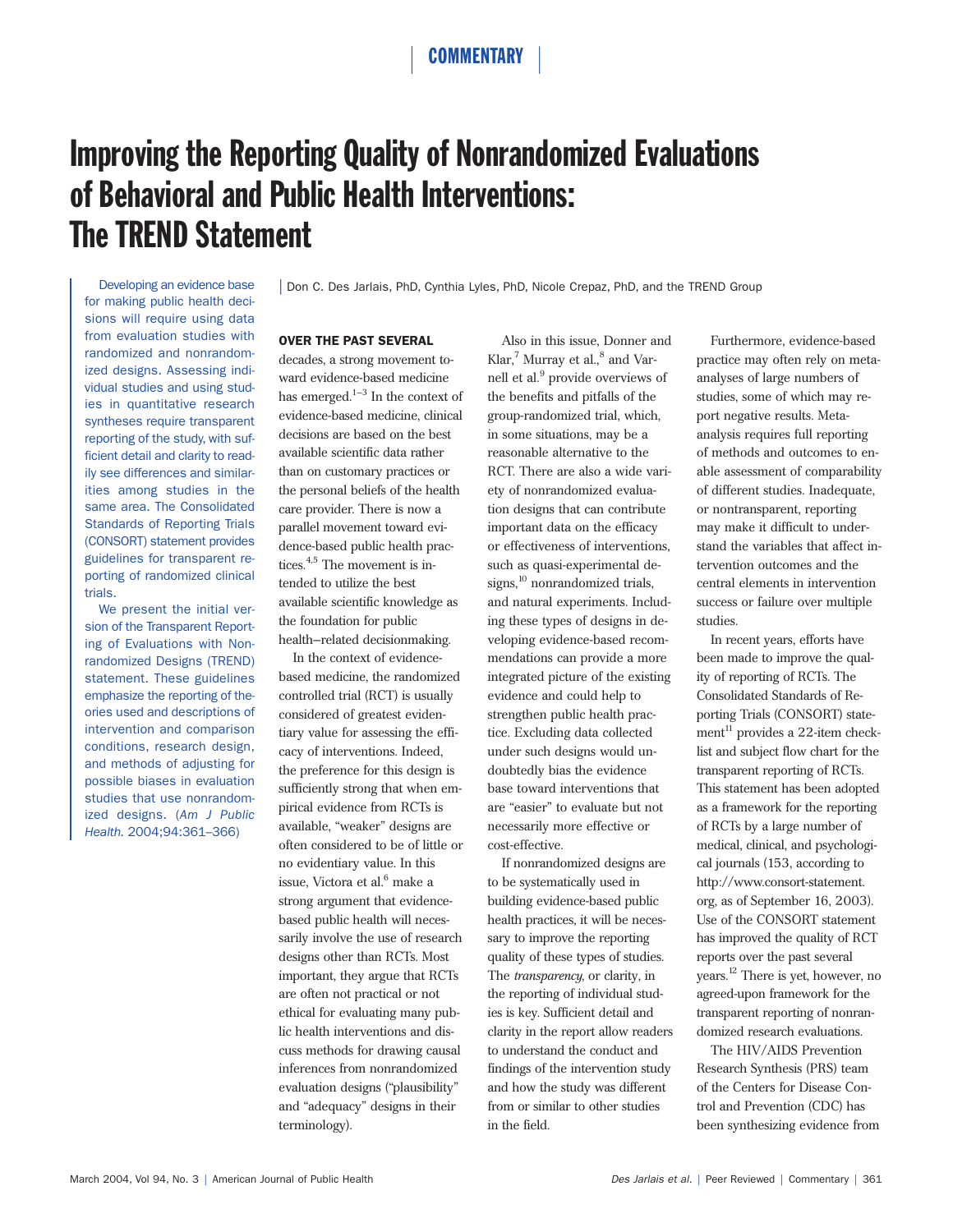HIV behavioral intervention studies involving RCT and nonrandomized designs. The PRS team found that many study reports failed to include critical information (e.g., intervention timing and dosage, effect size data) necessary for research syntheses.<sup>13-17</sup> To improve their ability to synthesize HIV behavioral prevention research, the PRS team convened the CDC's Journal Editors Meeting in Atlanta, Ga, on July 24–25, 2003; this meeting was attended by editors and representatives of 18 journals that publish HIV behavioral intervention studies (a complete list of the journals is available from the authors and at http:// www.TREND-statement.org). The main goals of the meeting were to (1) communicate the usefulness and importance of adequate reporting standards, (2) reach consensus on reporting standards for behavioral interventions, (3) develop a checklist of reporting standards to guide authors and journal reviewers, and (4) develop strategies to disseminate the resulting reporting standards.

The discussions at the meeting broadened to include standardized reporting of behavioral and public health interventions in general, rather than focusing only on HIV behavioral interventions. There was strong consensus at the meeting in regard to more standardized and transparent reporting of research evaluations using other than randomized designs, particularly those with some form of comparison group. This agreement was reached with the realization that additional input would be needed from a wide variety of researchers, other journal editors, and practitioners in the public health field before the

adoption of a final set of reporting standards.

Table 1 presents a proposed checklist—the Transparent Reporting of Evaluations with Nonrandomized Designs (TREND) checklist—for reporting standards of behavioral and public health intervention evaluations involving nonrandomized designs. The TREND checklist is meant to be consistent with the CONSORT checklist for the reporting of RCTs. Items presented in boldface type in the table are particularly relevant to behavioral and public health intervention studies, whether or not randomized designs are used. Thus, we would suggest that they be used to expand the information requested by CONSORT for RCTs of behavioral and public health interventions. Some of the items (8, 10, and 15) presented in the proposed TREND checklist are not relevant to RCTs and, thus, not included in the CONSORT checklist, but they are extremely relevant to nonrandomized designs. We also refer readers to CONSORT elaboration re $ports^{11,18}$  that provide rationales and examples for items in Table 1 that are shared with the CONSORT checklist.

The TREND checklist is proposed for intervention evaluation studies using nonrandomized designs, not for all research using nonrandomized designs. Intervention evaluation studies would necessarily include (1) a defined intervention that is being studied and (2) a research design that provides for an assessment of the efficacy or effectiveness of the intervention. Thus, our proposed checklist emphasizes description of the intervention, including the theoretical base; description of the comparison condition; full reporting of outcomes; and inclusion of information related to the design needed to assess possible biases in the outcome data. Brief comments may be helpful for a few of the items included in the proposed TREND checklist.

• *Use of theory (item 2).* Behavioral and social science theories provide a framework for generating cumulative knowledge. Thus, it would be very helpful to include references to the theoretical bases of the intervention being evaluated. This would permit identification of theories that are useful in developing interventions in different fields. Some interventions, however, are based on atheoretical needs assessments or simply the experience of the individuals who designed the intervention. In these situations, a post hoc application of a theory is not likely to be helpful.

• *Description of the intervention condition and the services provided in a comparison condition (item 4).* Although space is limited in many journals, it is still critical to provide sufficient detail so that a reader has an understanding of the content and delivery of both the experimental intervention and the services in the comparison condition. For example, "usual care" is not a helpful description of a comparison condition.

• *Description of the research design (item 8).* We recognize that there can be meaningful disagreement about what research design was actually used in an intervention study, including whether an RCT design was used. To minimize confusion, it would be helpful for authors to specify the design they intended to use, particularly the method of assignment, and any variations or deviations from the design.

It is important to note that the TREND checklist is not intended to serve as a criterion for evaluating papers for publication. Rather, it is intended to improve the quality of data reporting in peer-reviewed publications so that the conduct and the findings of research are transparent. As the volume of public health literature is consistently expanding, research synthesis becomes an important tool for creating a cumulative body of knowledge and making evidence-based recommendations of effective interventions. Reporting standards will help ensure that fewer intervention trials with nonrandomized designs are missing information critical for research synthesis and that comparable information across studies can be more easily consolidated and translated into generalizable knowledge and practice.

We recognize several challenges in promoting and disseminating reporting standards for nonrandomized intervention evaluations. Most important, the TREND checklist is only a suggested set of guidelines and should be considered a work in progress. It is highly likely that improvements will be necessary; moreover, adaptations may be needed to refine the standards for specific fields of intervention research, and additional specifications for specific types of nonrandomized evaluation designs are likely to be needed. Furthermore, page limitations in many journals create strong pressure toward shorter rather than longer articles. Some alternatives were recommended in the CDC's Journal Editors Meeting to resolve the space issue, such as having additional information from a published study provided on a journal's Web site or on an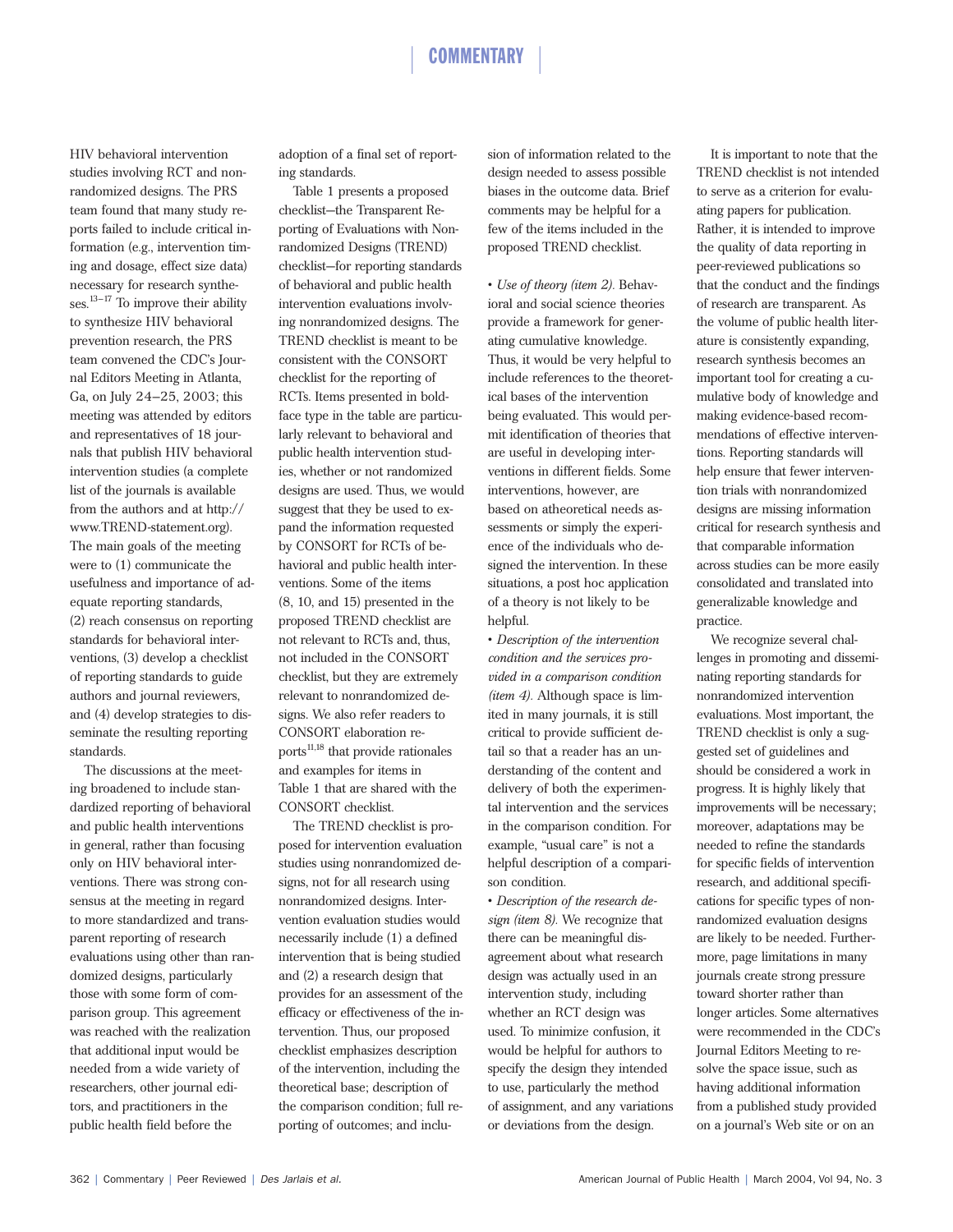

## **TABLE 1—The TREND Checklist (Version 1.0)**

| Paper Section/Topic         | Item No.     | Descriptor                                                                                                                                                                                                                                                                                    | Examples From HIV Behavioral Prevention Research                                                                                                                                                                                                                                                                               |
|-----------------------------|--------------|-----------------------------------------------------------------------------------------------------------------------------------------------------------------------------------------------------------------------------------------------------------------------------------------------|--------------------------------------------------------------------------------------------------------------------------------------------------------------------------------------------------------------------------------------------------------------------------------------------------------------------------------|
| Title and abstract          | $\mathbf{1}$ | • Information on how units were allocated to interventions<br>• Structured abstract recommended<br>• Information on target population or study sample                                                                                                                                         | Example (title): A nonrandomized trial of a clinic-based HIV counseling intervention<br>for African American female drug users                                                                                                                                                                                                 |
| Introduction                |              | • Scientific background and explanation of rationale                                                                                                                                                                                                                                          |                                                                                                                                                                                                                                                                                                                                |
| Background                  | 2            | • Theories used in designing behavioral interventions                                                                                                                                                                                                                                         | Example (theory used): the community-based AIDS intervention was based on social<br>learning theory                                                                                                                                                                                                                            |
| Methods                     |              |                                                                                                                                                                                                                                                                                               |                                                                                                                                                                                                                                                                                                                                |
| Participants                | 3            | . Eligibility criteria for participants, including criteria at different<br>levels in recruitment/sampling plan (e.g., cities, clinics, subjects)<br>• Method of recruitment (e.g., referral, self-selection), including the<br>sampling method if a systematic sampling plan was implemented | Example (sampling method): using an alphanumeric sorted list of possible venues<br>and times for identifying eligible subjects, every tenth venue-time unit was<br>selected for the location and timing of recruitment                                                                                                         |
|                             |              | • Recruitment setting                                                                                                                                                                                                                                                                         | Examples (recruitment setting): subjects were approached by peer opinion leaders                                                                                                                                                                                                                                               |
| Interventions               | 4            | • Settings and locations where the data were collected<br>• Details of the interventions intended for each study condition and how<br>and when they were actually administered, specifically including:<br>Content: what was given?<br>Delivery method: how was the content given?            | during conversations at gay bars                                                                                                                                                                                                                                                                                               |
|                             |              | Unit of delivery: how were subjects grouped during delivery?                                                                                                                                                                                                                                  | Example (unit of delivery): the intervention was delivered to small groups of 5-8 subjects                                                                                                                                                                                                                                     |
|                             |              | Deliverer: who delivered the intervention?                                                                                                                                                                                                                                                    |                                                                                                                                                                                                                                                                                                                                |
|                             |              | Setting: where was the intervention delivered?                                                                                                                                                                                                                                                | Examples (setting): the intervention was delivered in the bars; the intervention was<br>delivered in the waiting rooms of sexually transmitted disease clinics                                                                                                                                                                 |
|                             |              | Exposure quantity and duration: how many sessions or episodes or<br>events were intended to be delivered? How long were they<br>intended to last?                                                                                                                                             | Examples (exposure quantity and duration): the intervention was delivered in five<br>1-hour sessions; the intervention consisted of standard HIV counseling and<br>testing (pretest and posttest counseling sessions, each about 30 minutes)                                                                                   |
|                             |              | Time span: how long was it intended to take to deliver the intervention<br>to each unit?                                                                                                                                                                                                      | Examples (time span): each intervention session was to be delivered (in five 1-hour<br>sessions) once a week for 5 weeks; the intervention was to be delivered over a<br>1-month period.                                                                                                                                       |
|                             |              | Activities to increase compliance or adherence (e.g., incentives)                                                                                                                                                                                                                             | Example (activities to increase compliance or adherence): bus tokens and food<br>stamps were provided                                                                                                                                                                                                                          |
| <b>Objectives</b>           | 5            | • Specific objectives and hypotheses                                                                                                                                                                                                                                                          |                                                                                                                                                                                                                                                                                                                                |
| Outcomes                    | 6            | • Clearly defined primary and secondary outcome measures                                                                                                                                                                                                                                      |                                                                                                                                                                                                                                                                                                                                |
|                             |              | • Methods used to collect data and any methods used to enhance<br>the quality of measurements<br>• Information on validated instruments such as psychometric and                                                                                                                              | Examples (method used to collect data): self-report of behavioral data using a<br>face-to-face interviewer-administered questionnaire; audio-computer-assisted<br>self-administered instrument                                                                                                                                 |
|                             |              | biometric properties                                                                                                                                                                                                                                                                          |                                                                                                                                                                                                                                                                                                                                |
| Sample size                 | 7            | • How sample size was determined and, when applicable, explanation<br>of any interim analyses and stopping rules                                                                                                                                                                              |                                                                                                                                                                                                                                                                                                                                |
| <b>Assignment</b><br>method | 8            | • Unit of assignment (the unit being assigned to study condition,<br>e.g., individual, group, community)                                                                                                                                                                                      | Example 1 (assignment method): subjects were assigned to study conditions<br>using an alternating sequence wherein every other individual enrolled                                                                                                                                                                             |
|                             |              | • Method used to assign units to study conditions, including details<br>of any restriction (e.g., blocking, stratification, minimization)                                                                                                                                                     | (e.g., 1, 3, 5, etc.) was assigned to the intervention condition and the<br>alternate subjects enrolled (e.g., 2, 4, 6, etc.) were assigned to the                                                                                                                                                                             |
|                             |              | • Inclusion of aspects employed to help minimize potential bias<br>induced due to nonrandomization (e.g., matching)                                                                                                                                                                           | comparison condition                                                                                                                                                                                                                                                                                                           |
|                             |              |                                                                                                                                                                                                                                                                                               | Example 2 (assignment method): for odd weeks (e.g. 1, 3, 5), subjects attending the<br>clinic on Monday, Wednesday, and Friday were assigned to the intervention<br>condition and those attending the clinic on Tuesday and Thursday were assigned<br>to the comparison condition; this assignment was reversed for even weeks |

*Continued*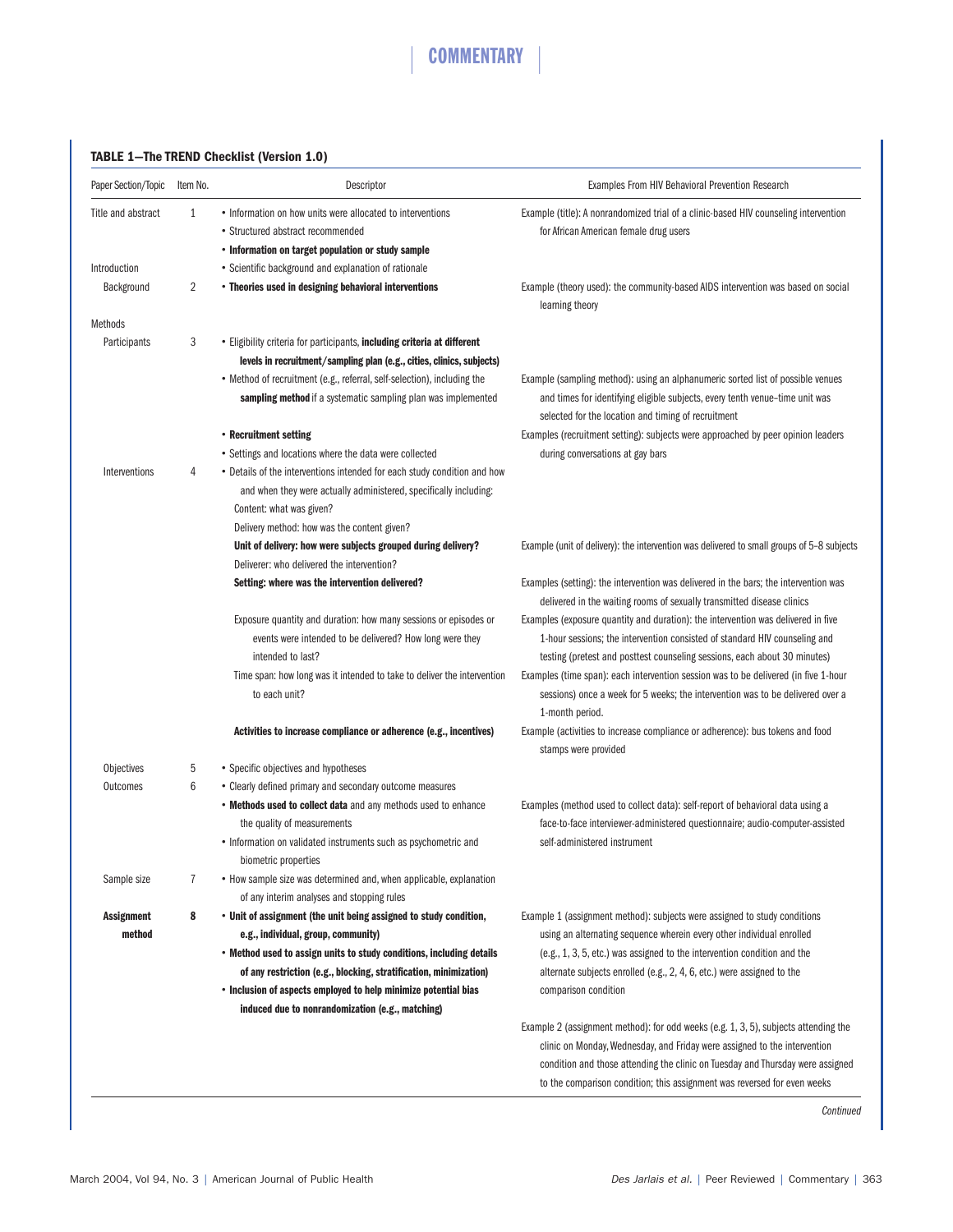# **COMMENTARY**

## **TABLE 1—***Continued*

| Blinding<br>(masking)                            | 9              | • Whether or not participants, those administering the interventions, and<br>those assessing the outcomes were blinded to study condition<br>assignment; if so, statement regarding how the blinding was<br>accomplished and how it was assessed                                                                                                                                                                                                                                                                                                                                                                                                                                                                                                                                                                                                                                                                                                                                                                                                                                                                              | Example (blinding): the staff member performing the assessments was not involved in<br>implementing any aspect of the intervention and knew the participants only by<br>their study identifier number                                                                                                                                                                                                                                                                                                                             |
|--------------------------------------------------|----------------|-------------------------------------------------------------------------------------------------------------------------------------------------------------------------------------------------------------------------------------------------------------------------------------------------------------------------------------------------------------------------------------------------------------------------------------------------------------------------------------------------------------------------------------------------------------------------------------------------------------------------------------------------------------------------------------------------------------------------------------------------------------------------------------------------------------------------------------------------------------------------------------------------------------------------------------------------------------------------------------------------------------------------------------------------------------------------------------------------------------------------------|-----------------------------------------------------------------------------------------------------------------------------------------------------------------------------------------------------------------------------------------------------------------------------------------------------------------------------------------------------------------------------------------------------------------------------------------------------------------------------------------------------------------------------------|
| <b>Unit of analysis</b>                          | 10             | • Description of the smallest unit that is being analyzed to assess<br>intervention effects (e.g., individual, group, or community)<br>• If the unit of analysis differs from the unit of assignment, the analytical<br>method used to account for this (e.g., adjusting the standard<br>error estimates by the design effect or using multilevel analysis)                                                                                                                                                                                                                                                                                                                                                                                                                                                                                                                                                                                                                                                                                                                                                                   | Example 1 (unit of analysis): since groups of individuals were assigned to study<br>conditions, the analyses were performed at the group level, where mixed effects<br>models were used to account for random subject effects within each group<br>Example 2 (unit of analysis): since analyses were performed at the individual level and<br>communities were randomized, a prior estimate of the intraclass correlation coefficient<br>was used to adjust the standard error estimates before calculating confidence intervals  |
| Statistical<br>methods                           | 11             | • Statistical methods used to compare study groups for primary<br>outcome(s), including complex methods for correlated data<br>• Statistical methods used for additional analyses, such as subgroup<br>analyses and adjusted analysis<br>• Methods for imputing missing data, if used<br>• Statistical software or programs used                                                                                                                                                                                                                                                                                                                                                                                                                                                                                                                                                                                                                                                                                                                                                                                              |                                                                                                                                                                                                                                                                                                                                                                                                                                                                                                                                   |
| Results                                          |                |                                                                                                                                                                                                                                                                                                                                                                                                                                                                                                                                                                                                                                                                                                                                                                                                                                                                                                                                                                                                                                                                                                                               |                                                                                                                                                                                                                                                                                                                                                                                                                                                                                                                                   |
| Participant flow<br>Recruitment<br>Baseline data | 12<br>13<br>14 | • Flow of participants through each stage of the study: enrollment,<br>assignment, allocation and intervention exposure, follow-up, analysis<br>(a diagram is strongly recommended)<br>Enrollment: the numbers of participants screened for eligibility, found to be<br>eligible or not eligible, declined to be enrolled, and enrolled in the study<br>Assignment: the numbers of participants assigned to a study condition<br>Allocation and intervention exposure: the number of participants<br>assigned to each study condition and the number of participants<br>who received each intervention<br>Follow-up: the number of participants who completed the follow-up or did<br>not complete the follow-up (i.e., lost to follow-up), by study condition<br>Analysis: the number of participants included in or excluded from the<br>main analysis, by study condition<br>• Description of protocol deviations from study as planned, along with reasons<br>• Dates defining the periods of recruitment and follow-up<br>• Baseline demographic and clinical characteristics of participants in<br>each study condition |                                                                                                                                                                                                                                                                                                                                                                                                                                                                                                                                   |
|                                                  |                | • Baseline characteristics for each study condition relevant to specific<br>disease prevention research<br>• Baseline comparisons of those lost to follow-up and those retained,<br>overall and by study condition<br>• Comparison between study population at baseline and target<br>population of interest                                                                                                                                                                                                                                                                                                                                                                                                                                                                                                                                                                                                                                                                                                                                                                                                                  | Example (baseline characteristics specific to HIV prevention research): HIV serostatus<br>and HIV testing behavior                                                                                                                                                                                                                                                                                                                                                                                                                |
| <b>Baseline</b><br>equivalence                   | 15             | • Data on study group equivalence at baseline and statistical methods<br>used to control for baseline differences                                                                                                                                                                                                                                                                                                                                                                                                                                                                                                                                                                                                                                                                                                                                                                                                                                                                                                                                                                                                             | Example (baseline equivalence): the intervention and comparison groups did not<br>statistically differ with respect to demographic data (gender, age, race/ethnicity;<br>$P > 0.05$ for each), but the intervention group reported a significantly greater<br>baseline frequency of injection drug use $(P=.03)$ ; all regression analyses<br>included baseline frequency of injection drug use as a covariate in the model                                                                                                       |
| <b>Numbers</b><br>analyzed                       | 16             | • Number of participants (denominator) included in each analysis for each<br>study condition, particularly when the denominators change for different<br>outcomes; statement of the results in absolute numbers when feasible<br>. Indication of whether the analysis strategy was "intention to treat" or,<br>if not, description of how noncompliers were treated in the analyses                                                                                                                                                                                                                                                                                                                                                                                                                                                                                                                                                                                                                                                                                                                                           | Example (number of participants included in the analysis): the analysis of condom use<br>included only those who reported at the 6-month follow-up having had vaginal or anal<br>sex in the past 3 months (75/125 for intervention group and 35/60 for standard group)<br>Example ("intention to treat"): the primary analysis was intention to treat and included<br>all subjects as assigned with available 9-month outcome data (125 of 176<br>assigned to the intervention and 110 of 164 assigned to the standard condition) |

*Continued*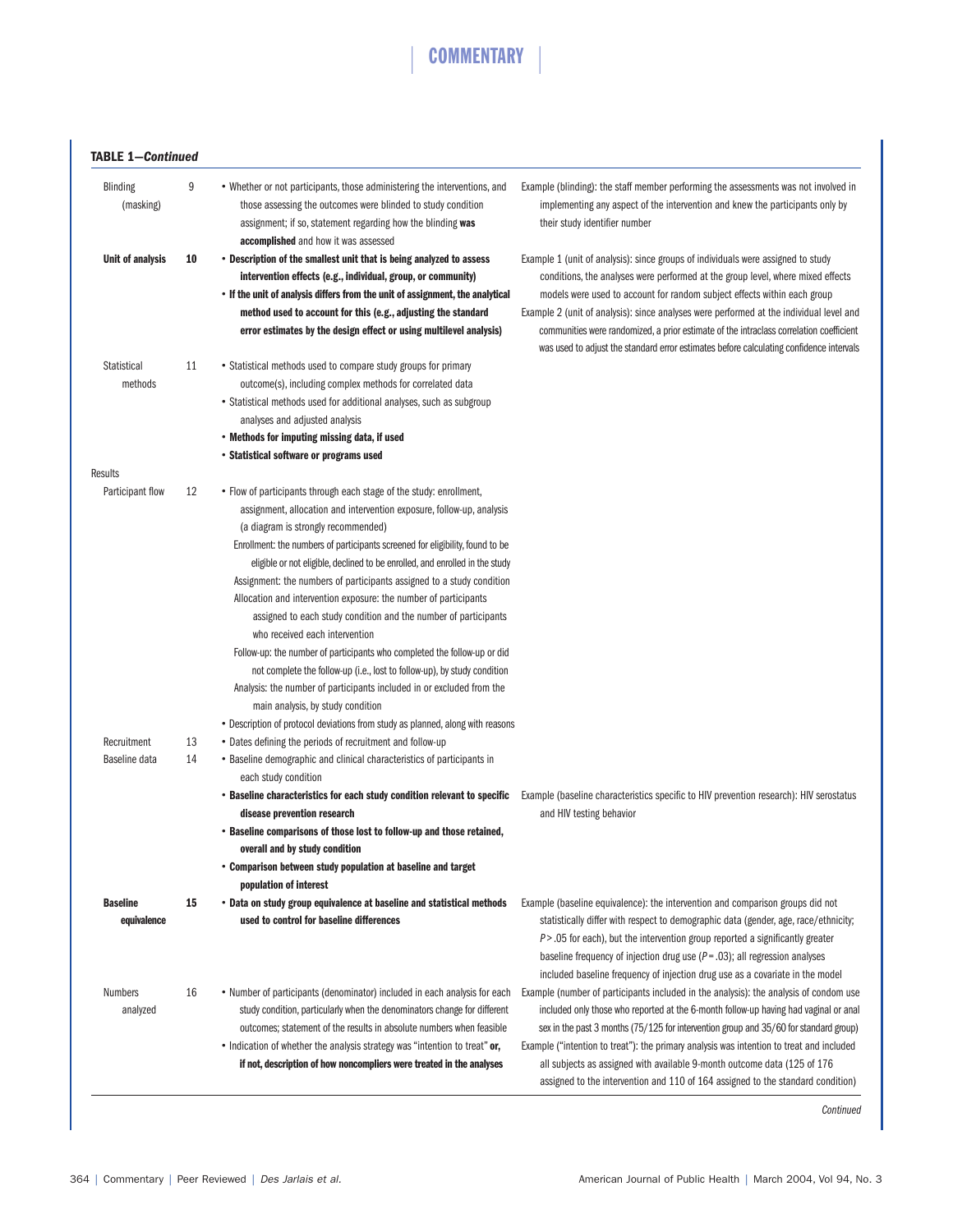# **COMMENTARY**

#### **TABLE 1—***Continued*

| Outcomes and<br>estimation | 17 | • For each primary and secondary outcome, a summary of results for each<br>study condition, and the estimated effect size and a confidence<br>interval to indicate the precision<br>• Inclusion of null and negative findings<br>• Inclusion of results from testing prespecified causal pathways<br>through which the intervention was intended to operate, if any |                                                                                                                                                                                                                                        |
|----------------------------|----|---------------------------------------------------------------------------------------------------------------------------------------------------------------------------------------------------------------------------------------------------------------------------------------------------------------------------------------------------------------------|----------------------------------------------------------------------------------------------------------------------------------------------------------------------------------------------------------------------------------------|
| Ancillary<br>analyses      | 18 | • Summary of other analyses performed, including subgroup or restricted<br>analyses, indicating which are prespecified or exploratory                                                                                                                                                                                                                               | Example (ancillary analyses): although the study was not powered for this hypothesis,<br>an exploratory analysis shows that the intervention effect was greater among<br>women than among men (although not statistically significant) |
| Adverse events             | 19 | • Summary of all important adverse events or unintended effects in each<br>study condition (including summary measures, effect size estimates,<br>and confidence intervals)                                                                                                                                                                                         | Example (adverse events): police cracked down on prostitution, which drove the target<br>population, commercial sex workers, to areas outside the recruitment/sampling area                                                            |
| <b>Discussion</b>          |    |                                                                                                                                                                                                                                                                                                                                                                     |                                                                                                                                                                                                                                        |
| Interpretation             | 20 | • Interpretation of the results, taking into account study hypotheses,<br>sources of potential bias, imprecision of measures, multiplicative<br>analyses, and other limitations or weaknesses of the study                                                                                                                                                          |                                                                                                                                                                                                                                        |
|                            |    | • Discussion of results taking into account the mechanism by which<br>the intervention was intended to work (causal pathways) or<br>alternative mechanisms or explanations                                                                                                                                                                                          |                                                                                                                                                                                                                                        |
|                            |    | • Discussion of the success of and barriers to implementing the<br>intervention, fidelity of implementation                                                                                                                                                                                                                                                         |                                                                                                                                                                                                                                        |
|                            |    | • Discussion of research, programmatic, or policy implications                                                                                                                                                                                                                                                                                                      |                                                                                                                                                                                                                                        |
| Generalizability           | 21 | • Generalizability (external validity) of the trial findings, taking into<br>account the study population, the characteristics of the intervention,<br>length of follow-up, incentives, compliance rates, specific                                                                                                                                                  |                                                                                                                                                                                                                                        |
| Overall evidence           | 22 | sites/settings involved in the study, and other contextual issues<br>• General interpretation of the results in the context of current evidence<br>and current theory                                                                                                                                                                                               |                                                                                                                                                                                                                                        |

*Note.* Masking (blinding) of participants or those administering the intervention may not be relevant or possible for many behavioral interventions. Theories used to design the interventions (see item 2) could also be reported as part of item 4. The comparison between study population at baseline and target population of interest (see item 14) could also be reported as part of item 21. Descriptors appearing in boldface are specifically added, modified, or further emphasized from the CONSORT statement. Boldface topic and descriptors are not included in the CONSORT statement but are relevant for behavioral interventions using nonrandomized experimental designs. The CONSORT statement<sup>11</sup> or the explanation document for the CONSORT statement<sup>18</sup> provides relevant examples for any topic or descriptor that is not in boldface. A structured format of the discussion is presented in Annals of Internal Medicine (information for authors; www.annals.org, accessed September 16, 2003).

author's Web site or having authors send additional information to relevant research synthesis groups or a central repository.

Finally, the process has so far involved only CDC scientists and journal editors in a single meeting along with the preparation of this commentary. Although many of the journal editors included are notable researchers in the fields of HIV, public health, and drug abuse prevention, we realize that successful promotion and dissemination of these guidelines must involve an ongoing dialogue and must be extended to a large number of other research-

ers, methodologists, and statisticians across various healthrelated research fields.

In an effort to initiate this dialogue, we invite all editors, reviewers, authors, and readers to provide comments and feedback to help us revise the standards. Comments can be sent to TREND@cdc.gov, and the TREND group will periodically revise the guidelines accordingly. Also, journals are encouraged to endorse this effort by publishing editorials or commentaries on the TREND statement or by referencing it in their publication guidelines for authors

and reviewers. To increase accessibility and ease of use, the revised versions of the TREND statement will be posted on an open access Web site (http:// www.TREND-statement.org).

If the movement toward evidence-based public health is to succeed, it will be necessary to improve our ability to synthesize research on public health interventions. As Victora and colleagues note, this will include using data from intervention evaluations that do not involve randomized designs. The TREND statement presented here is proposed as a first step toward developing standardized and transparent reporting for nonrandomized intervention research evaluations in public health–related fields.

#### About the Authors

*Don C. Des Jarlais is with the Baron Edmond de Rothschild Chemical Dependency Institute, Beth Israel Medical Center, New York City. Cynthia Lyles and Nicole Crepaz are with the Centers for Disease Control and Prevention, Atlanta, Ga. TREND Group members are listed below in the Acknowledgments.*

*Requests for reprints should be sent to Don C. Des Jarlais, PhD, Beth Israel Medical Center, Chemical Dependency Institute, First Ave at 16 St, New York, NY 10003 (e-mail: dcdesjarla@aol.com).*